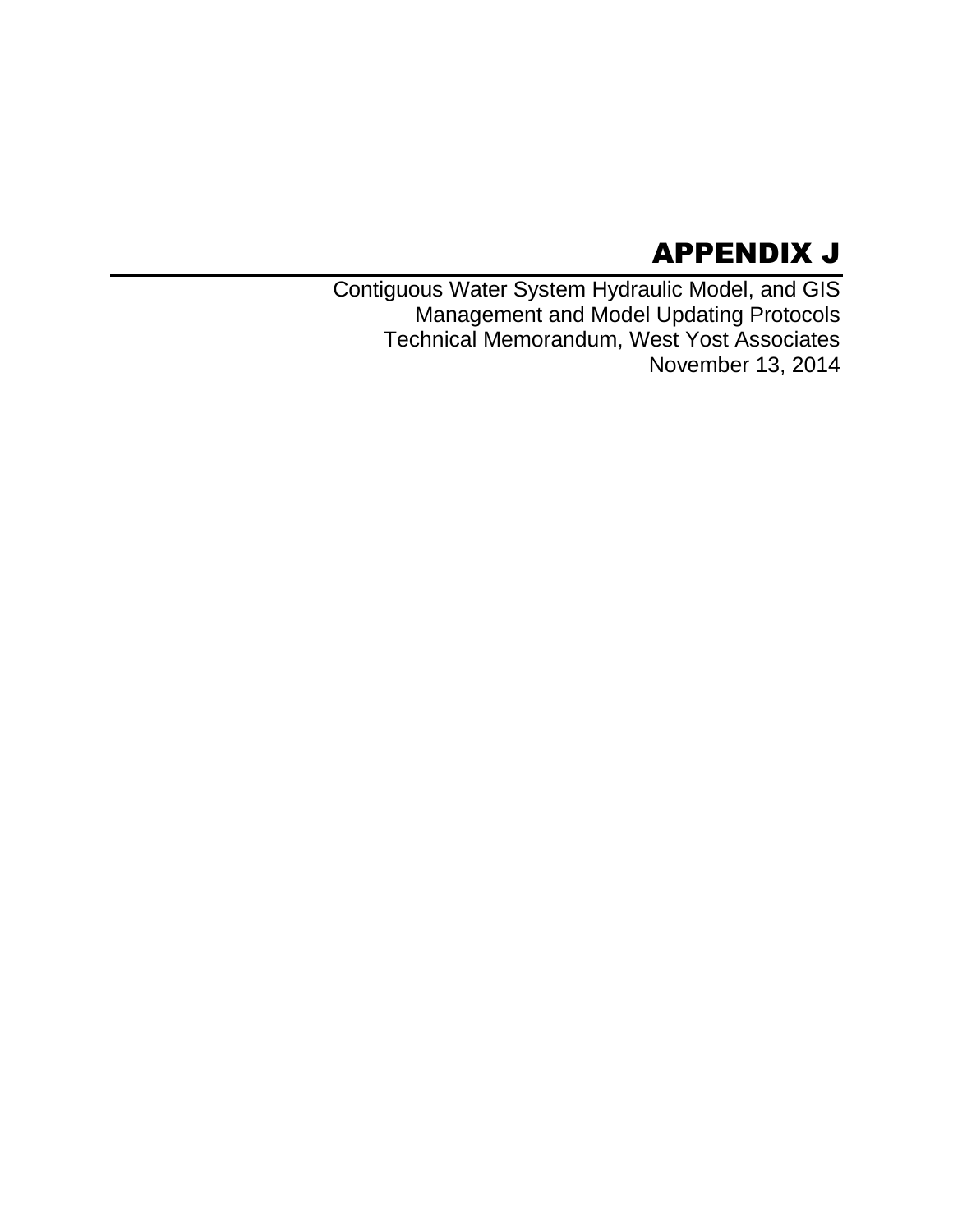



### **TECHNICAL MEMORANDUM**

| DATE:           | November 13, 2014                                                                                            | Project No.: 418-12-14-36<br><b>SENT VIA: EMAIL</b> |  |  |  |  |
|-----------------|--------------------------------------------------------------------------------------------------------------|-----------------------------------------------------|--|--|--|--|
| TO:             | Jack Bond, PE, City of Modesto                                                                               |                                                     |  |  |  |  |
| FROM:           | Irene Suroso, PE, RCE #70771<br>Polly Boissevain, PE, RCE #36164                                             |                                                     |  |  |  |  |
|                 | REVIEWED BY: Gerry Nakano, PE, RCE #29524                                                                    |                                                     |  |  |  |  |
| <b>SUBJECT:</b> | City of Modesto, Contiguous Water System Hydraulic Model, and GIS<br>Management and Model Updating Protocols |                                                     |  |  |  |  |

#### **INTRODUCTION**

It is important that the City of Modesto's (City) contiguous water system hydraulic model (hydraulic model) be updated regularly to reflect newly installed/modified water system pipelines and facility conditions, so the model can be used confidently to evaluate the City's water system. The City also desires, as it continues to refine its Geographic Information System (GIS), to establish a unique link between the hydraulic model and the GIS, so that information can be transferred from one to the other more easily. The purpose of this Technical Memorandum (TM) is the following:

- To develop a method for assigning unique pipeline identifiers to the GIS that can also be used to identify pipeline facilities in the model that have been created from the GIS; and
- To develop protocols for updating the City's hydraulic model, so that these model updates can be performed efficiently and on a regular updating schedule, and for updating the City's GIS.

This TM describes recommended hydraulic model management and documentation protocols and GIS and hydraulic model linkages for review and discussion with the City, prior to the City adopting this practice.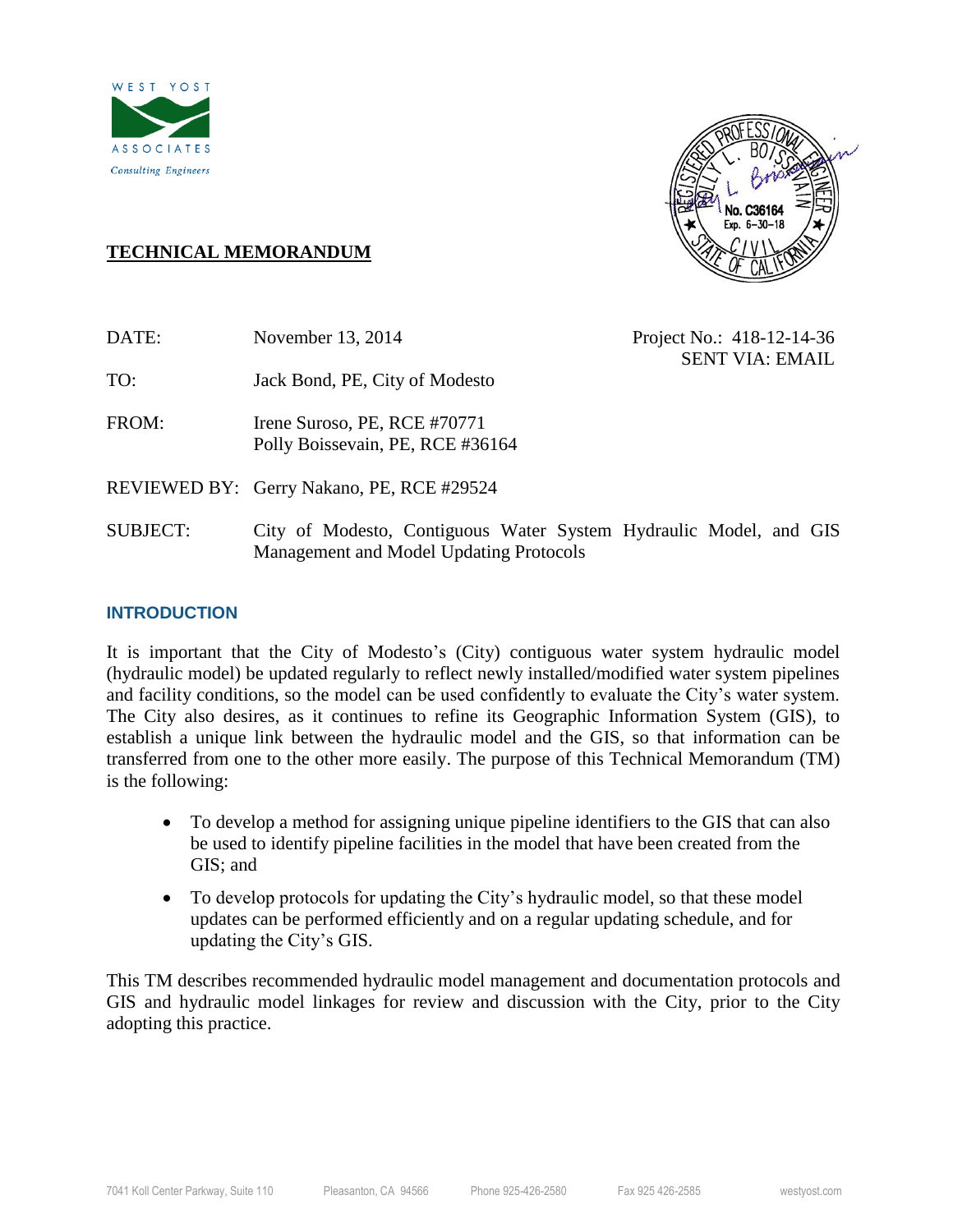The last major update and calibration of the City's contiguous water system hydraulic model was completed in 2003<sup>1</sup> by West Yost Associates (West Yost), and additional updates of the City's existing hydraulic model were completed in 2007, as part of the Engineer's Report (West Yost, 2009).<sup>2</sup> In 2010, the model was converted from the Innovyze's H<sub>2</sub>OMap<sup>®</sup> software to the InfoWater® software and provided to the City. Since 2010, City staff has been updating the hydraulic model on an "as-needed" basis, typically as part of specific hydraulic modeling investigations by the City. As part of the 2014 Water Master Plan (WMP) project, a comprehensive hydraulic model update will be undertaken to incorporate new or changed pipeline alignments/facilities constructed since about 2006. The model is currently not an all-pipe model; however, these updates during the 2014 WMP will improve the model and have a significant hydraulic effect by adding new distribution or transmission pipelines, or new looping pipelines. Additionally, the updates will also significantly improve the hydraulic capacity of the existing system.

As part of the update, West Yost is also recommending model and GIS protocols that will allow the City, as it moves forward, (at some future time) to develop an all-pipe model that has a one-to-one relationship to the City's water system GIS pipeline data.

The following sections first present the development of globally unique identifiers which facilitate establishing a one-to-one relationship between the water system hydraulic model and the GIS, the procedures for updating the hydraulic model including a summary of key work tasks that will be completed for the 2014 WMP, and then follows with the recommended hydraulic model management and documentation protocols that should be adopted by the City staff for all subsequent hydraulic model updates.

#### **DEVELOPMENT OF GLOBALLY UNIQUE IDENTIFIERS (GUID)**

To provide a streamlined transfer process between the hydraulic model and the GIS database, a globally unique identifier will be required for each pipeline. Although the GIS uses object ID's to assign unique identifiers to pipelines and other facilities, when the GIS is updated, the object ID's are automatically re-assigned by the GIS engine, and therefore do not necessarily remain attached (are not unique) to a particular pipeline or GIS facility. In contrast, a globally unique identifier is one that is associated with a particular pipeline and remains attached to the pipeline until that pipeline is removed from the GIS database. For example, if the GIS system represents a pipeline with two segments that intersect with and connect to another pipeline at an intersection, a GUID would be assigned to each segment. If the pipelines are subsequently found to not be interconnected to the other pipeline, the pipelines would be removed from the GIS and replaced with a new pipeline with the correct configuration. A new GUID would be assigned to the new pipeline. Similarly, if a pipeline is replaced in the field with a new pipeline, the old pipeline would be deleted, and the new pipeline would be entered into the GIS and assigned a new GUID. Figure 1 illustrates the GUID assignment process when an existing pipeline configuration is changed in the GIS database.

 $\overline{a}$ 

<sup>1</sup> *City of Modesto Hydraulic Model Development, Calibration and Verification Technical Memorandum*, West Yost Associates, August 26, 2003.

<sup>2</sup> *City of Modesto Engineer's Report, Appendix A,* West Yost Associates, October 5, 2009. Modeled facilities included in the Engineer's Report were based on model updates that were current through 2006.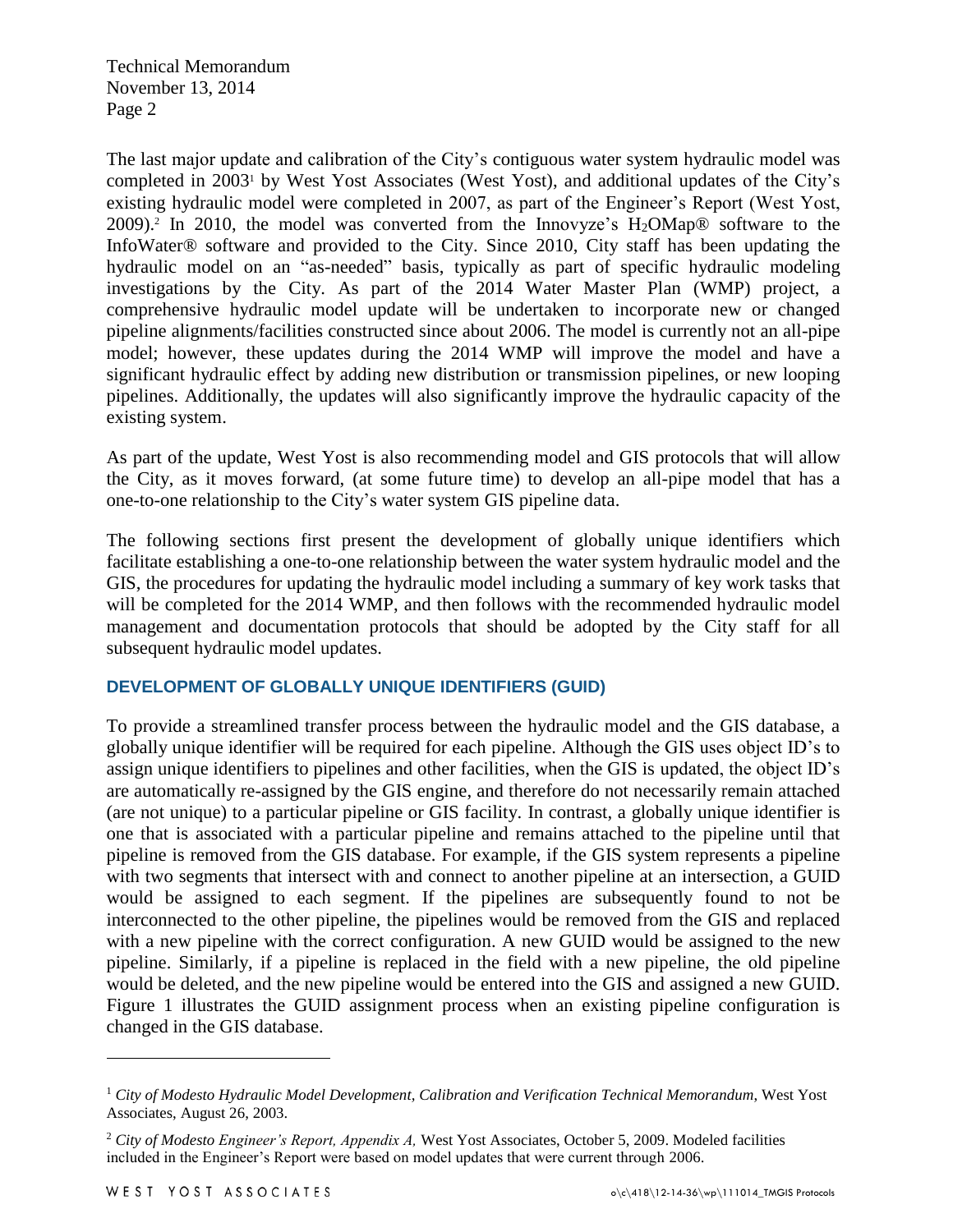

**Figure 1. GUID Assignment in GIS Database**

There are different options for generating pipeline GUID's for the City's GIS system. One option is to use a GUID that is a 16-bit number, represented as a 32-character hexadecimal string (e.g., {166A1613-A9CD-4981-83F1-9007E4D707D2}). The GUID's can be generated by the computer which makes them unique and impossible to create duplicates, even across different computers. Therefore, a GUID created for a geographic feature can never be accidentally duplicated for another geographic feature. However, this GUID generated by the computer does not have any meaningful correlation to any feature in the City's GIS database.

There are other options in developing a GUID. The second option is to develop a pipeline GUID by using valve identification (valve ID) information in the GIS valve database for valves that are connected to the pipeline. Each pipe segment in the water system is connected to water valves at each end of the pipe segment. Each valve has a unique ID. By assigning these two valve IDs as the GUID to the pipe, all pipe IDs will be unique and have no duplicates, as long as the valve IDs in the GIS database are unique. For example, if the valve IDs for a pipe segment are V456 and V458, the GUID for the pipeline that is connected to these two valves would be V456\*V458. The advantage to this method is that the pipeline GUID would provide a correlation to the valve information that is connected to the pipeline, so that the GUID can be correlated to a physical system location, based on the location of the valves.

A third option to develop a GUID is to create a unique numerical identifier (facility ID) for each pipeline in the GIS database, and assign this facility ID in the attribute field in the GIS database. Any new pipeline added to the GIS database would be assigned a new facility ID to keep the database unique. For example, there are 19,514 pipeline segments in the GIS database that West Yost received from the City,<sup>3</sup> the facility ID assigned to these pipelines could be labeled as

 $\overline{a}$ 

<sup>3</sup> *GIS database (file: Water\_MainLine.shp) received from the City on October 23, 2014.*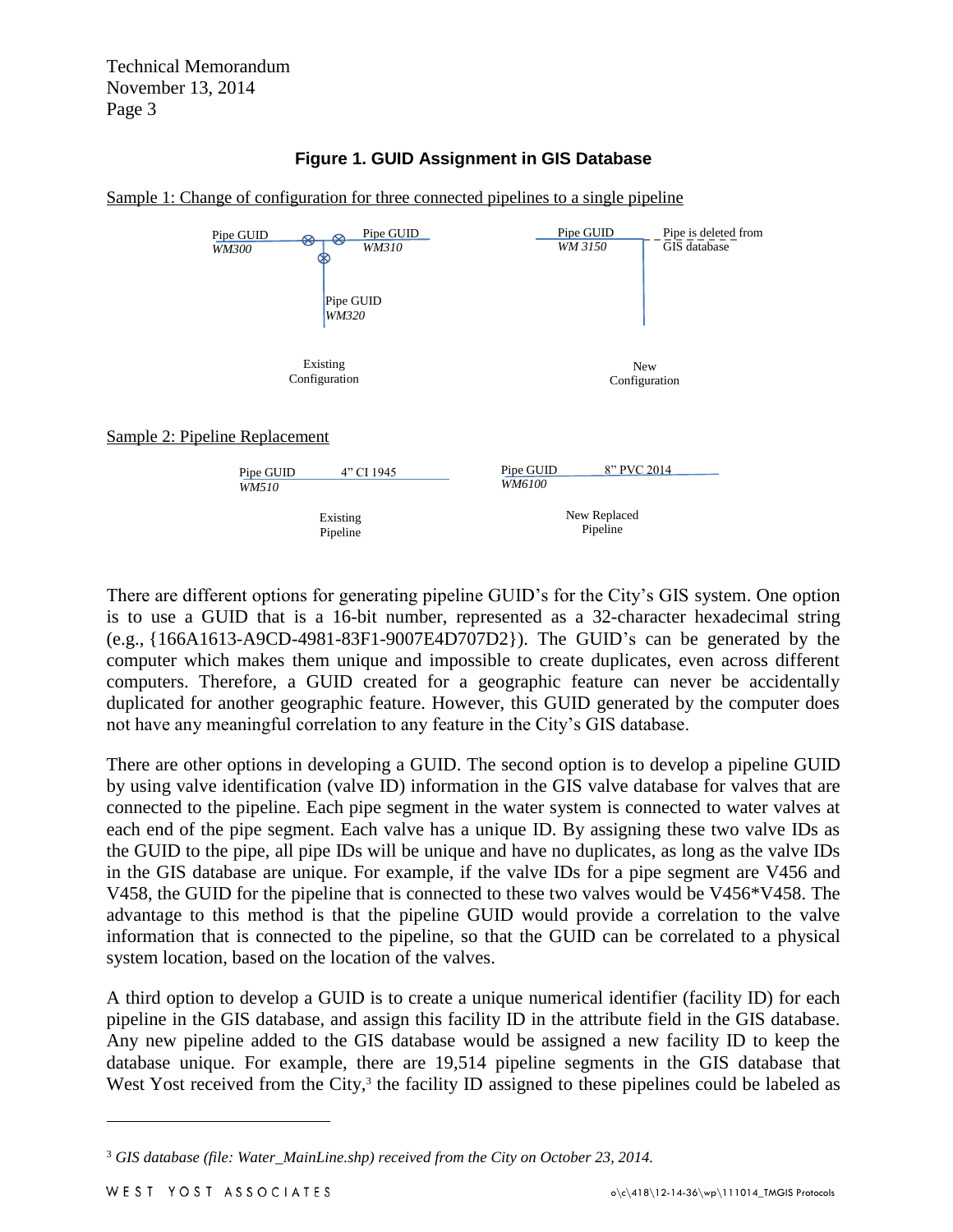1 to 19514. The facility ID could also be enhanced by adding a label with an abbreviation denoting a water main, followed by a numerical number (i.e. WM1 to WM19514). If a new pipeline is added to the GIS database, the new facility ID would be WM19515.

City staff should determine which GUID methodology to use, and assign the GUID to the GIS database. West Yost recommends utilizing the valve ID to develop the pipeline GUID. This recommended methodology will provide correlation to the valve information that is connected to the pipeline.

Once the GUID is developed, it can also be assigned to any hydraulic model pipeline that is created from the GIS. In addition to development of a GUID field in the GIS system, two additional fields (e.g. GIS UPDATE and MODEL) are recommended to be added to the GIS pipeline database. The GIS UPDATE field can be used to track when any new changes on the pipeline attribute data have been updated or added in GIS system. The second field, e.g. MODEL, can be used to track if the new attribute data has been delivered to the City's hydraulic model staff for hydraulic model update. When the City decides to update the hydraulic model either on a semi-annual or annual basis, these fields can be useful to track which pipelines in the GIS database have or have not been sent to the hydraulic modeler since the last model update.

Table 1 provides an illustrative example of the proposed new fields to the City's existing GIS pipeline database that includes the GUID, configuration changes and hydraulic model exchange information.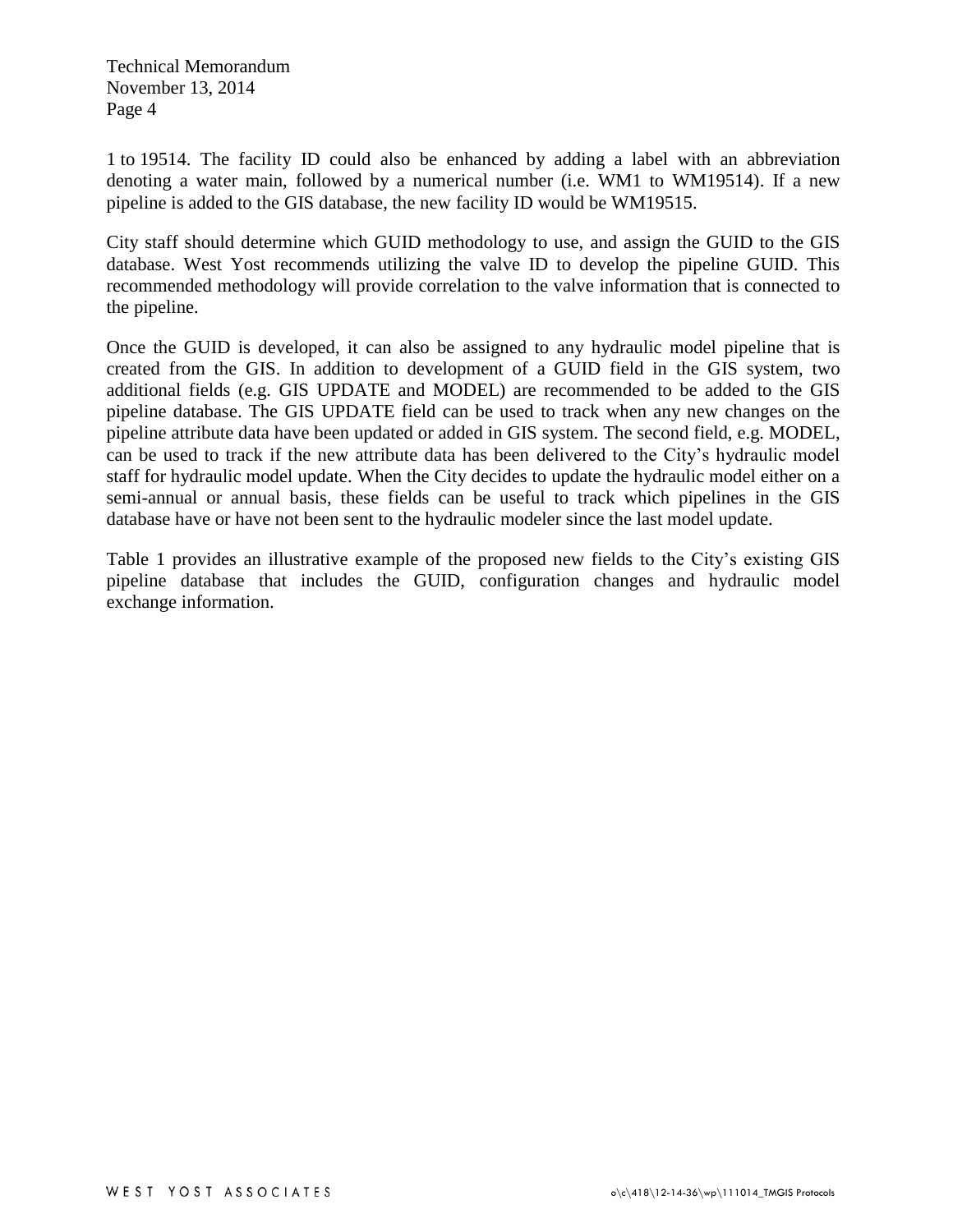| Table. 1. Sample of Changes Applied to the City's GIS Database to Include Model Transfer Protocol |                  |             |  |  |                |                |            |  |                                                                                     |                  |                                       |               |                  |                     |                   |                  |
|---------------------------------------------------------------------------------------------------|------------------|-------------|--|--|----------------|----------------|------------|--|-------------------------------------------------------------------------------------|------------------|---------------------------------------|---------------|------------------|---------------------|-------------------|------------------|
| <b>Existing Data Fields from City's GIS<sup>(a)</sup></b>                                         |                  |             |  |  |                |                |            |  | New Data Fields Added to City's GIS                                                 |                  |                                       |               |                  |                     |                   |                  |
|                                                                                                   | Enabled MATERIAL |             |  |  |                |                |            |  | PIPE_SIZE YR_INSTL SOURCE OWNER MAINTENANC SPCL_ATTRI NOTE REPLACED WORK_ORDER TYPE |                  | EASEMENT EASEMENT_W EASEMENT_A STATUS |               | Shape len        | <b>GUID</b>         | <b>GIS UPDATE</b> | <b>MODEL</b>     |
|                                                                                                   | <b>PVC</b>       | 8.00000000  |  |  | MODESTO        | <b>MODESTO</b> | <b>DEW</b> |  |                                                                                     | <b>MAIN LINE</b> |                                       | ACTIVE        | 501.38649023600  | V8747*V8677         |                   |                  |
|                                                                                                   | <b>PVC</b>       | 10.00000000 |  |  | <b>MODESTO</b> | <b>MODESTO</b> | <b>DEW</b> |  |                                                                                     | <b>MAIN LINE</b> |                                       | <b>ACTIVE</b> | 1.62477533000    | V8700*V8650 Replace |                   | Sent: 11/12/2014 |
|                                                                                                   | <b>PVC</b>       | 8.00000000  |  |  | MODESTO        | <b>MODESTO</b> | <b>DEW</b> |  |                                                                                     | <b>MAIN LINE</b> |                                       | <b>ACTIVE</b> | 317.60061847500  | V7647*V6667 New     |                   | Sent; 11/12/2014 |
|                                                                                                   | <b>PVC</b>       | 8.00000000  |  |  | <b>MODESTO</b> | <b>MODESTO</b> | <b>DEW</b> |  |                                                                                     | <b>MAIN LINE</b> |                                       | <b>ACTIVE</b> | 2112.83707717000 | V1700*V2600 Replace |                   | Sent; 10/12/2013 |
|                                                                                                   | <b>PVC</b>       | 8.00000000  |  |  | MODESTO        | MODESTO        | <b>DEW</b> |  |                                                                                     | <b>MAIN LINE</b> |                                       | ACTIVE        | 5.01263871728    | V47*V66             | <b>New</b>        | Sent; 10/12/2013 |
| (a) Data fields source: Water_mainLin.dbf. Received from the City on October 23, 2014             |                  |             |  |  |                |                |            |  |                                                                                     |                  |                                       |               |                  |                     |                   |                  |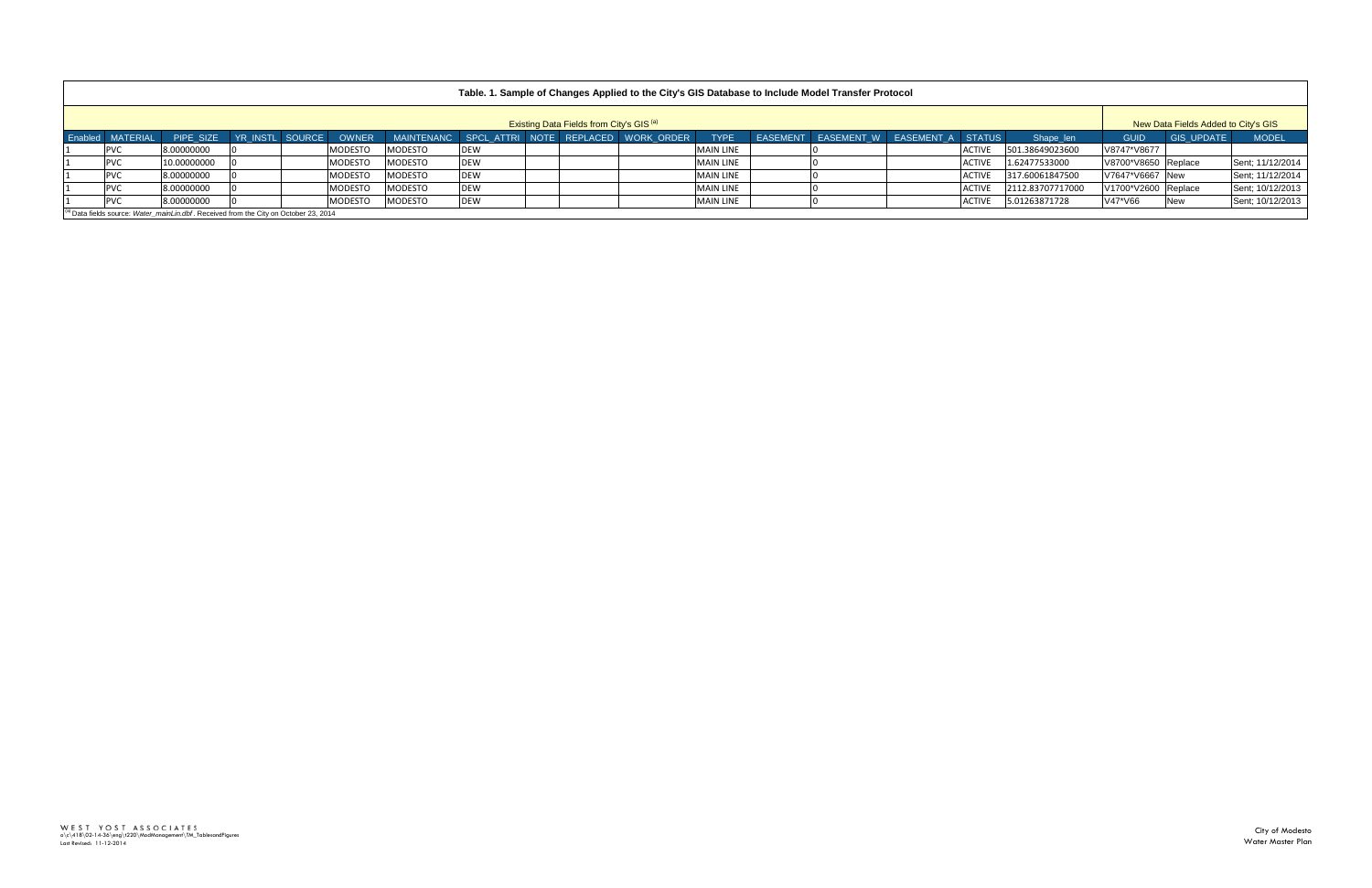#### **EXISTING PROCEDURES FOR HYDRAULIC MODEL UPDATES**

The City does not currently have a regular schedule for updating its water system hydraulic models. As discussed above, localized updates to the City's contiguous water system hydraulic model have been performed by the City staff on an "as-needed basis". These updates include facility (*e.g.*, pipelines, wells, storage reservoirs, and pressure regulators) and/or operational data (*e.g.,* pressure control settings, *etc.*). The key work tasks to update the existing hydraulic model for the 2014 WMP include four steps.

- 1. Review as-built plans, the City's GIS database, and Operations staff field notes information that are dated from 2006 to October 2014<sup>4</sup> to identify pipelines that are not included in the existing hydraulic model;
- 2. Update the water system hydraulic model based on information obtained during Step 1;
- 3. Generate maps for City Staff review and comment; and
- 4. Revise the hydraulic model to incorporate the City's comments from Step 3.

Figure 2 presents the process that West Yost will undertake to update the existing hydraulic model.

When updating the hydraulic model, some information from the City's GIS database will be included in the pipeline attribute data in the hydraulic model. Additional data fields will be added in the updated hydraulic model to help maintain the one-to-one relationship with the City's water system GIS pipeline data, and to provide additional documentation on the model updates. Table 2 summarizes the pipeline attribute data fields that will be incorporated into the hydraulic model.

 $\overline{a}$ 

<sup>4</sup> Data received from the City on October 2014.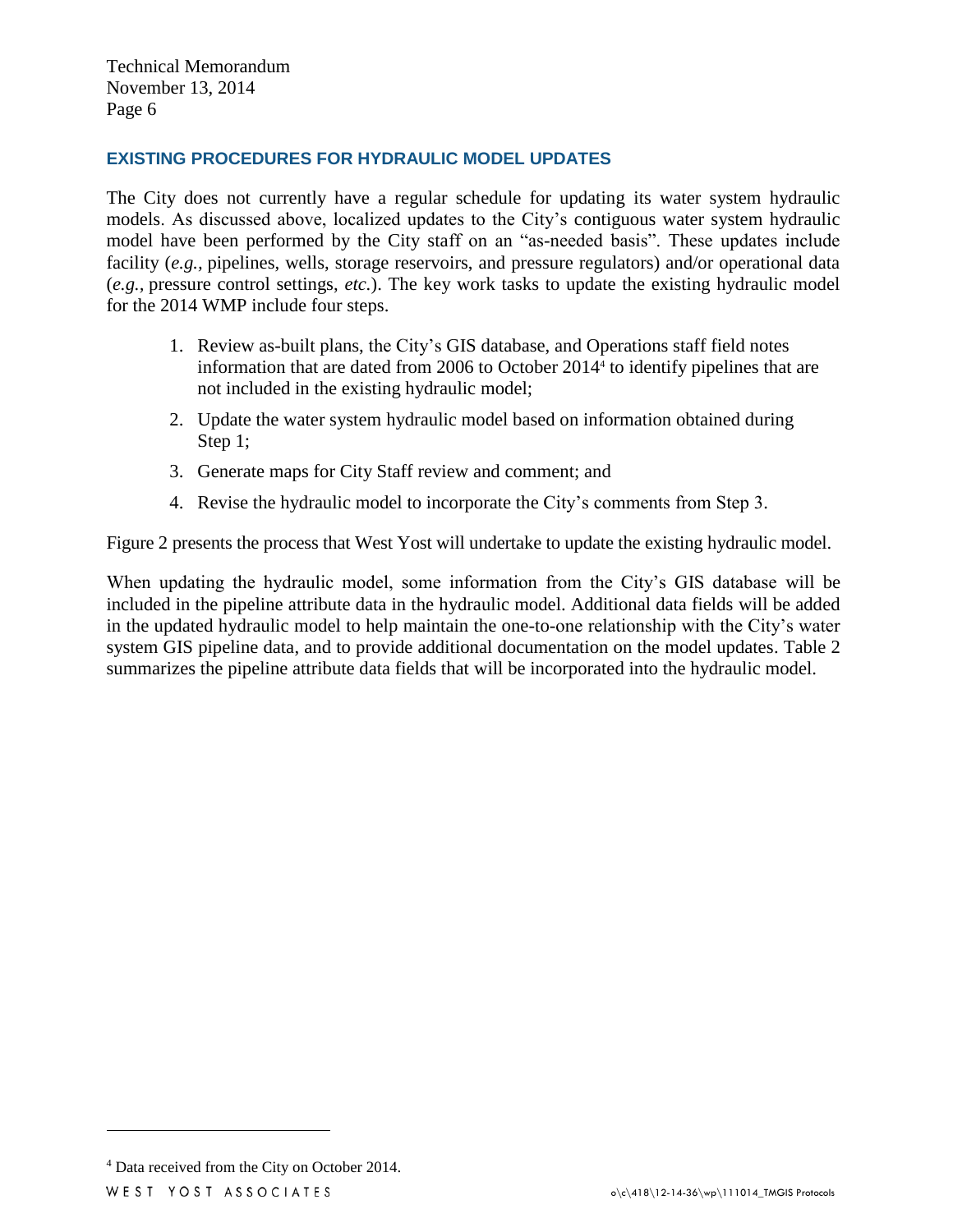| Table 2. Summary of Pipeline Attribute Data to be Added to the Hydraulic Model |                                                       |                                                                                                                    |  |  |  |  |  |  |
|--------------------------------------------------------------------------------|-------------------------------------------------------|--------------------------------------------------------------------------------------------------------------------|--|--|--|--|--|--|
| <b>Attribute Data Field in GIS</b>                                             | Corresponding Data Field in<br><b>Hydraulic Model</b> | <b>Description</b>                                                                                                 |  |  |  |  |  |  |
| Data Fields from City's GIS Database                                           |                                                       |                                                                                                                    |  |  |  |  |  |  |
| GUID or FAC ID(a)                                                              | <b>GISGUID or GISFAC ID</b>                           | Unique pipeline ID field used to<br>maintain a one-to-one<br>relationship with the City's GIS<br>pipeline database |  |  |  |  |  |  |
| PIPE_SIZE                                                                      | GIS_SIZE                                              | Pipeline diameter in inches                                                                                        |  |  |  |  |  |  |
| YR INSTL                                                                       | <b>GISYR INST</b>                                     | Installation year                                                                                                  |  |  |  |  |  |  |
| <b>MATERIAL</b>                                                                | <b>GIS MAT</b>                                        | Pipeline material type (e.g., ACP,<br>PVC, STL, UNK, etc.)                                                         |  |  |  |  |  |  |
| <b>OWNER</b>                                                                   | <b>GISOWNER</b>                                       | Identifies if pipeline is owned by<br>the City or private                                                          |  |  |  |  |  |  |
| Data Fields that will be added by West Yost                                    |                                                       |                                                                                                                    |  |  |  |  |  |  |
| $---(b)$                                                                       | GIS_DUP                                               | Indicates pipeline is split by West<br>Yost and has a duplicate GUID or<br>FAC ID <sup>(c)</sup>                   |  |  |  |  |  |  |
| $---(b)$                                                                       | MOD_WYA                                               | Indicates whether pipeline is<br>modified by West Yost, and is<br>different from the City's GIS<br>database        |  |  |  |  |  |  |
| $---(b)$                                                                       | WYA UPDATE                                            | Provides date when pipeline is<br>last updated in the hydraulic<br>model                                           |  |  |  |  |  |  |
| $---(b)$                                                                       | <b>WYA SOURCE</b>                                     | Provides source file that is used<br>to update the pipeline in the<br>hydraulic model                              |  |  |  |  |  |  |

<sup>(a)</sup> Field is not available in the recent GIS database provided to West Yost. However, this field would be created in the City GIS when City staff completes the development of the GUID as discussed in this TM.

(b) Not applicable to the City's GIS database.

 $(c)$  Indicates that a unique GUID or FAC\_ID is duplicated when the pipe is split to accommodate a connection to another intersecting pipe. This operation would be performed only when necessary as it will cause a loss in the one-to-one relationship with the City's GIS database.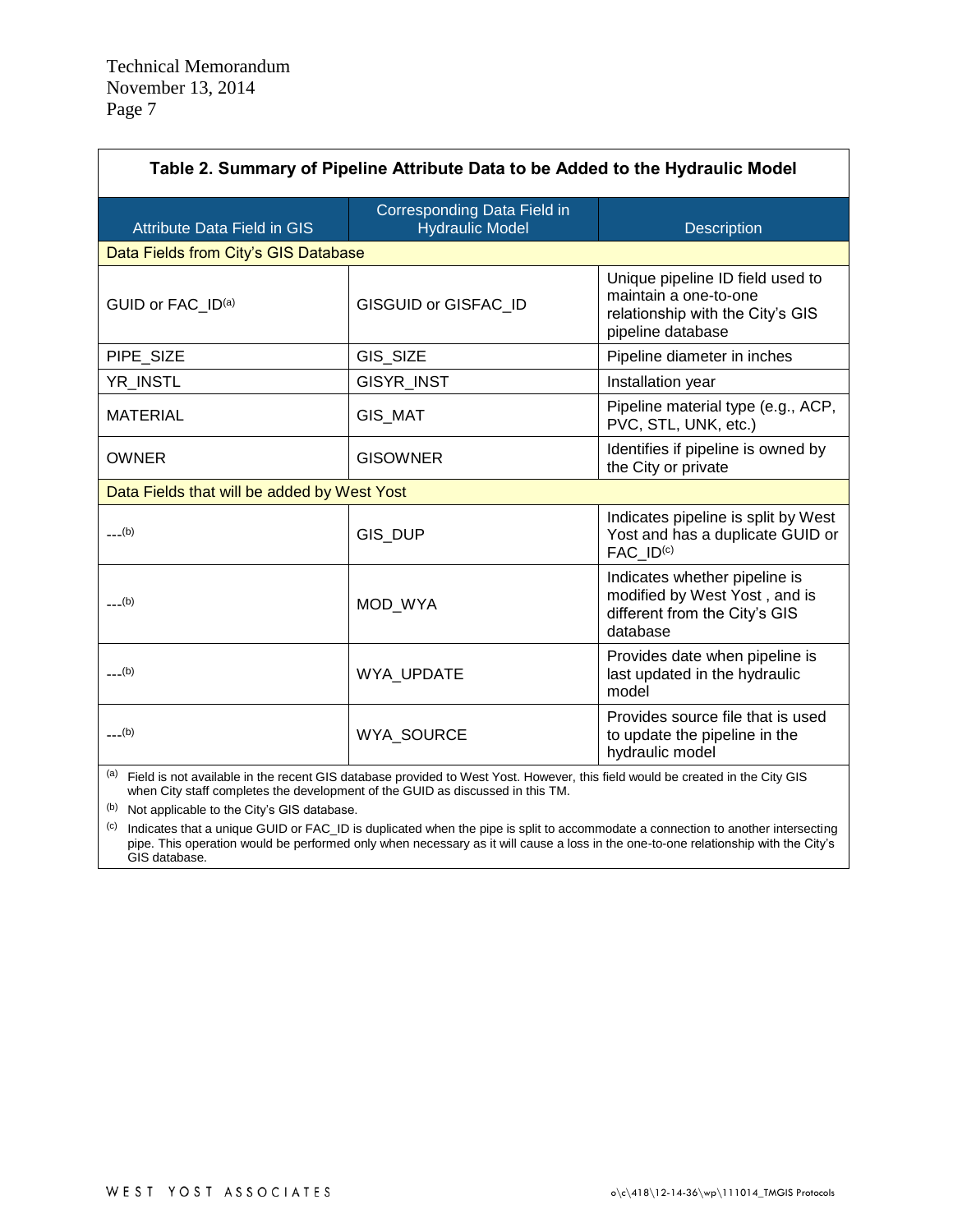| Table 3. Summary of Hydraulic Model Update Performed for the Water Master Plan Update                                |                                                                                                                                                                                   |  |  |  |  |
|----------------------------------------------------------------------------------------------------------------------|-----------------------------------------------------------------------------------------------------------------------------------------------------------------------------------|--|--|--|--|
| Task                                                                                                                 | Description of Task                                                                                                                                                               |  |  |  |  |
| Assign Pipeline C-factors                                                                                            | Representative roughness factors (C-factors) will be assigned based<br>on hydrant test results which are developed to confirm C-factor based<br>on pipeline age and material type |  |  |  |  |
| <b>Assign Facility Controls</b>                                                                                      | Facility setting and controls will be updated based on recent operation<br>data received from the City                                                                            |  |  |  |  |
| Allocate Water Demands                                                                                               | Geocoded metered water demands will be used to allocate water<br>demands to the closest pipeline/junction <sup>(a)</sup>                                                          |  |  |  |  |
| (a)<br>Geocoded metered water demands procedure and results will be discussed in Chapter 3 of the Water Master Plan. |                                                                                                                                                                                   |  |  |  |  |

Additional tasks will also be performed to update the City's hydraulic model, which are summarized in Table 3.

The completion of the above tasks will provide the City with an updated hydraulic model that more accurately represents the City's water system as it exists as of 2014, and also incorporates updated facility controls. The following section presents the recommended hydraulic model management and documentation protocols for all future updates of the City's hydraulic model.

#### **RECOMMENDED HYDRAULIC MODEL MANAGEMENT AND DOCUMENTATION PROTOCOLS**

Effective and successful hydraulic model management requires:

- 1. Updates that are scheduled to be performed regularly;
- 2. Clear communication between City staff from different departments/divisions; and
- 3. Efficient data management.

The following sections present the recommended protocols for management of the City's hydraulic model.

#### **Update Schedule**

The City's hydraulic model should be updated regularly so that it will not become outdated when compared to the City's GIS pipeline data and current operational controls. A realistic, routine update schedule should be selected, so that these updates do not create undue burden on City staff, but still support the hydraulic model's applications. It is recommended that the hydraulic model will be updated on either a semi-annual or annual basis. This recommended schedule depends on the number of capital improvement projects that the City has completed on an annual basis, and can be adjusted in the future to better meet the City's needs and staffing.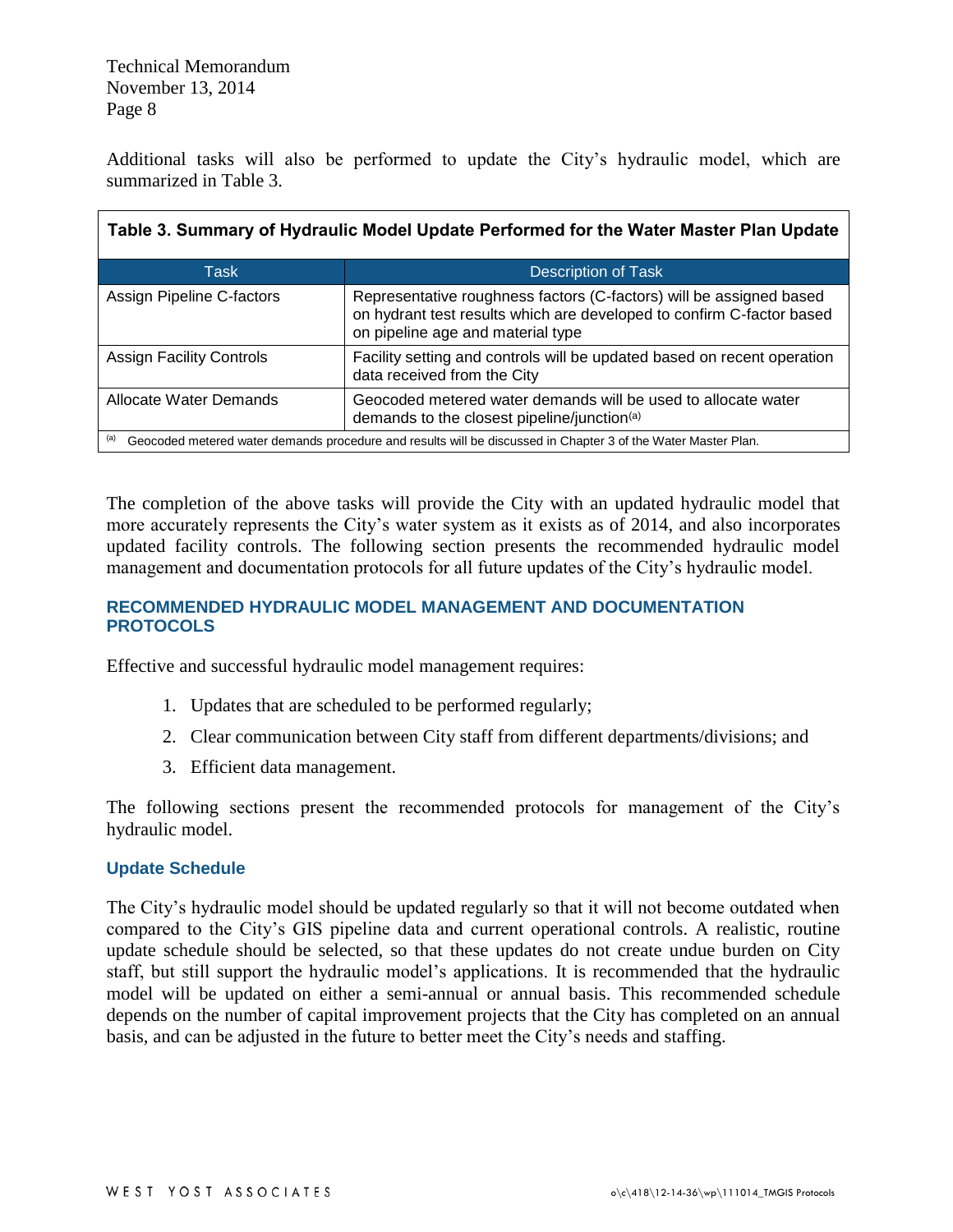#### **Internal Communication and Data Management**

Changes to the City's water system facilities and operational controls should be documented regularly and documentation should be accessible to both Public Works and Utilities Department staff. Clear communication is required between the Public Works and Utilities Departments and within different divisions for each Department in order to effectively and efficiently transfer the data necessary for updating the City's water system hydraulic model. Figure 3 presents the recommended internal communication and data management protocols for the City's routine hydraulic model updates.

#### **Summary of Recommended Hydraulic Model Management and Documentation Protocols**

Performing regular updates of pipelines and other system facilities including operational controls in the hydraulic model will help keep this tool up-to-date and representative of the City's current water system conditions. This is a critical component in maintaining the hydraulic model and providing accurate and reliable hydraulic evaluation results for the City's water system. Figure 3 illustrates the recommended hydraulic model management and documentation protocols for regular updates to the City's hydraulic model. The protocols are set-up so that the City can assign a staff member as a Task Leader for each task to clearly identify staff responsibilities. This will provide a single point of contact/responsibility if questions arise, and will also help provide more efficient and successful hydraulic model updates.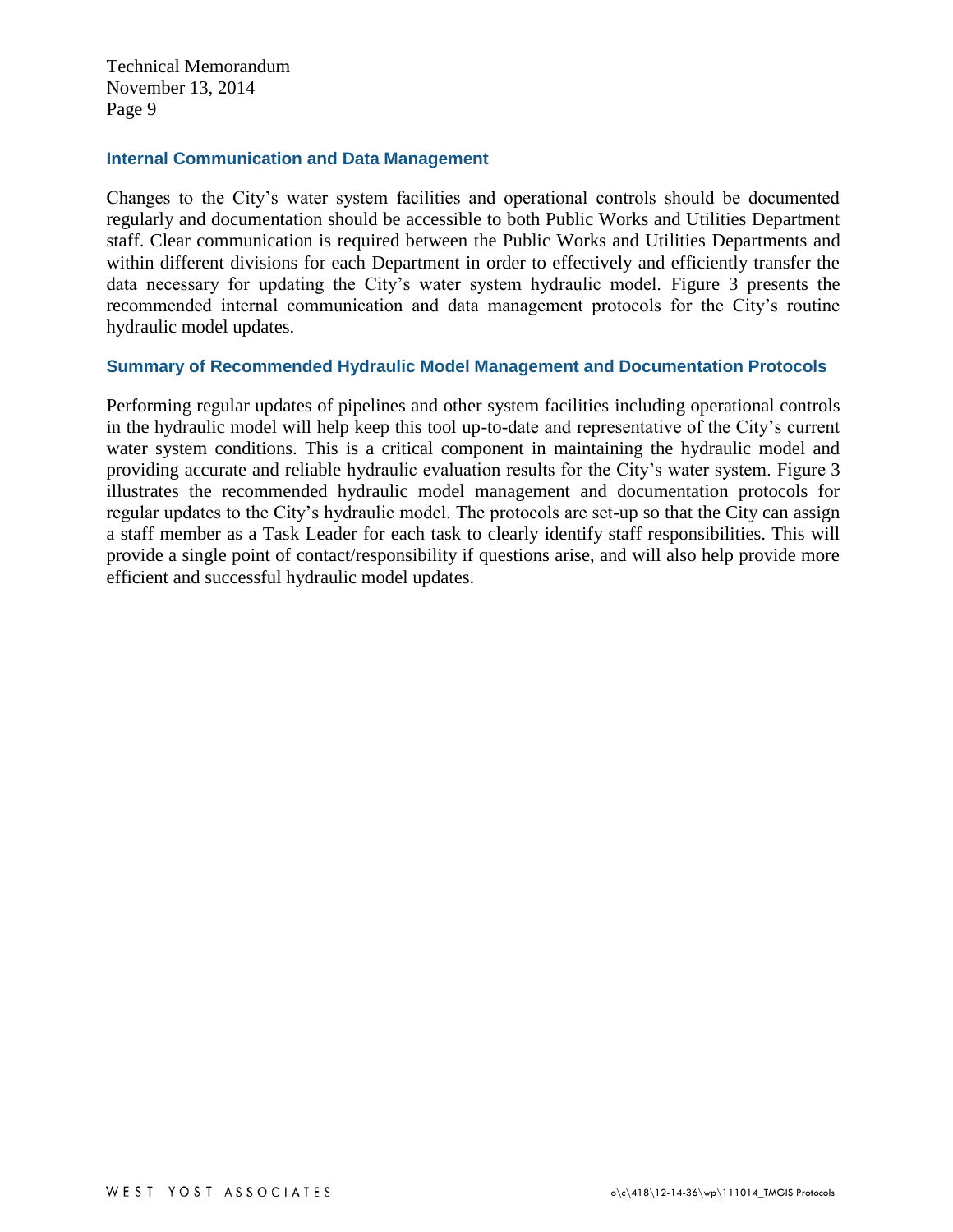#### **Figure 2. Hydraulic Model Update Process**